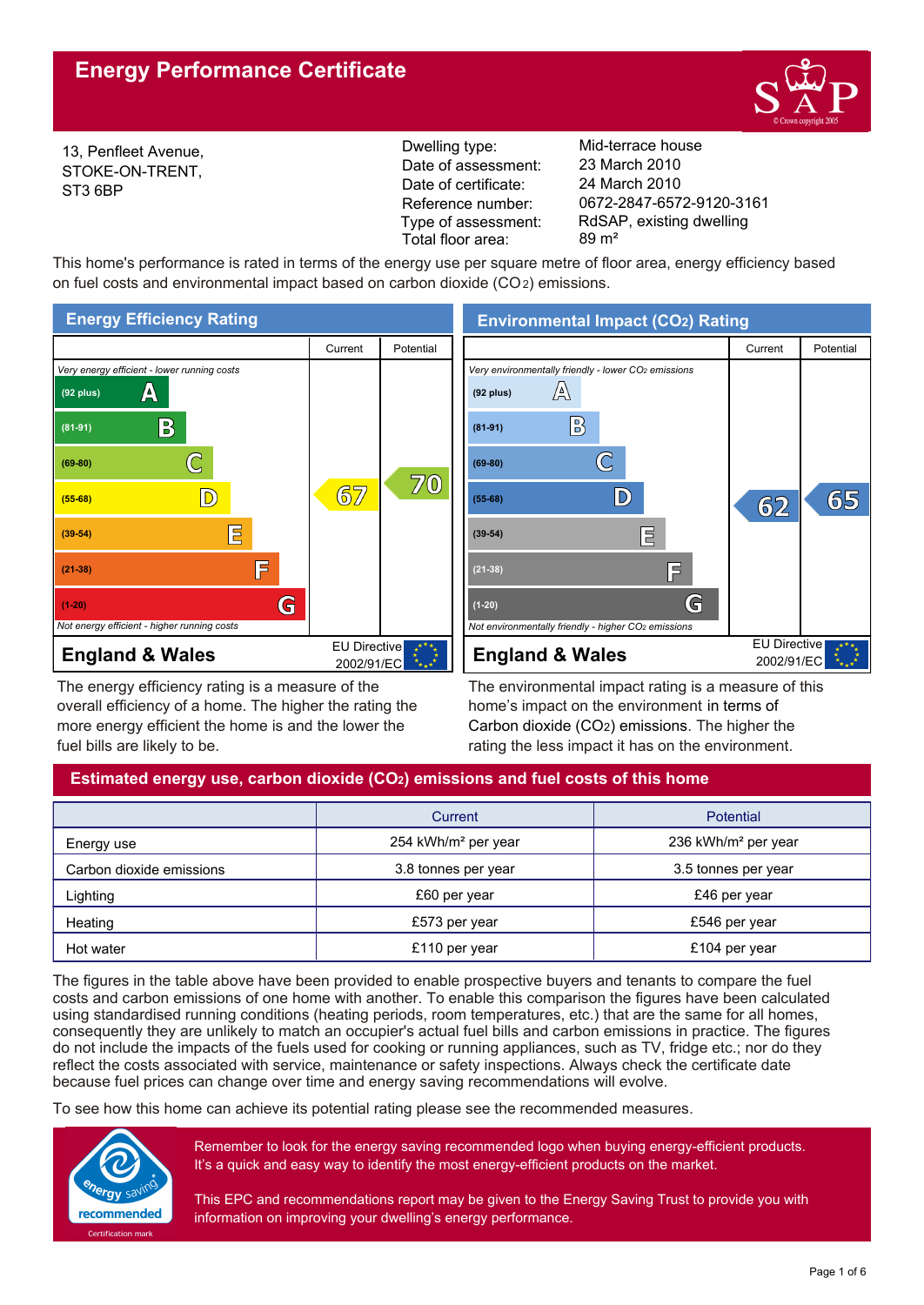#### **About this document**

The Energy Performance Certificate for this dwelling was produced following an energy assessment undertaken by a qualified assessor, accredited by Elmhurst Energy Systems Ltd, to a scheme authorised by the Government. This certificate was produced using the RdSAP 2005 assessment methodology and has been produced under the Energy Performance of Buildings (Certificates and Inspections) (England and Wales) Regulations 2007 as amended. A copy of the certificate has been lodged on a national register.

| Assessor's accreditation number: | EES/005395                                                                                        |
|----------------------------------|---------------------------------------------------------------------------------------------------|
| Assessor's name:                 | Mr. Carl Baker                                                                                    |
| Company name/trading name:       | Louis Taylor                                                                                      |
| Address:                         | No 2 Etruria Office Village, Festival Park, Stoke on Trent, Staffordshire,<br>ST <sub>1</sub> 5RQ |
| Phone number:                    | 01782 260222                                                                                      |
| Fax number:                      | 01782 287874                                                                                      |
| E-mail address:                  | carl.baker@louis-taylor.co.uk                                                                     |
| Related party disclosure:        | No related party                                                                                  |

### **If you have a complaint or wish to confirm that the certificate is genuine**

Details of the assessor and the relevant accreditation scheme are as above. You can get contact details of the accreditation scheme from their website at www.elmhurstenergy.co.uk together with details of their procedures for confirming authenticity of a certificate and for making a complaint.

### **About the building's performance ratings**

The ratings on the certificate provide a measure of the building's overall energy efficiency and its environmental impact, calculated in accordance with a national methodology that takes into account factors such as insulation, heating and hot water systems, ventilation and fuels used. The average Energy Efficiency Rating for a dwelling in England and Wales is band E (rating 46).

Not all buildings are used in the same way, so energy ratings use 'standard occupancy' assumptions which may be different from the specific way you use your home. Different methods of calculation are used for homes and for other buildings. Details can be found at www.communities.gov.uk/epbd.

Buildings that are more energy efficient use less energy, save money and help protect the environment. A building with a rating of 100 would cost almost nothing to heat and light and would cause almost no carbon emissions. The potential ratings on the certificate describe how close this building could get to 100 if all the cost effective recommended improvements were implemented.

# **About the impact of buildings on the environment**

One of the biggest contributors to global warming is carbon dioxide. The way we use energy in buildings causes emissions of carbon. The energy we use for heating, lighting and power in homes produces over a quarter of the UK's carbon dioxide emissions and other buildings produce a further one-sixth.

The average household causes about 6 tonnes of carbon dioxide every year. Adopting the recommendations in this report can reduce emissions and protect the environment. You could reduce emissions even more by switching to renewable energy sources. In addition there are many simple everyday measures that will save money, improve comfort and reduce the impact on the environment. Some examples are given at the end of this report.

#### **Visit the Department for Communities and Local Government website at www.communities.gov.uk/epbd to:**

- Find how to confirm the authenticity of an energy performance certificate •
- Find how to make a complaint about a certificate or the assessor who produced it •
- Learn more about the national register where this certificate has been lodged the Department is the controller of the data on the register for Data Protection Act 1998 purposes
- Learn more about energy efficiency and reducing energy consumption •

Further information about Energy Performance Certificates can be found under Frequently Asked Questions at www.epcregister.com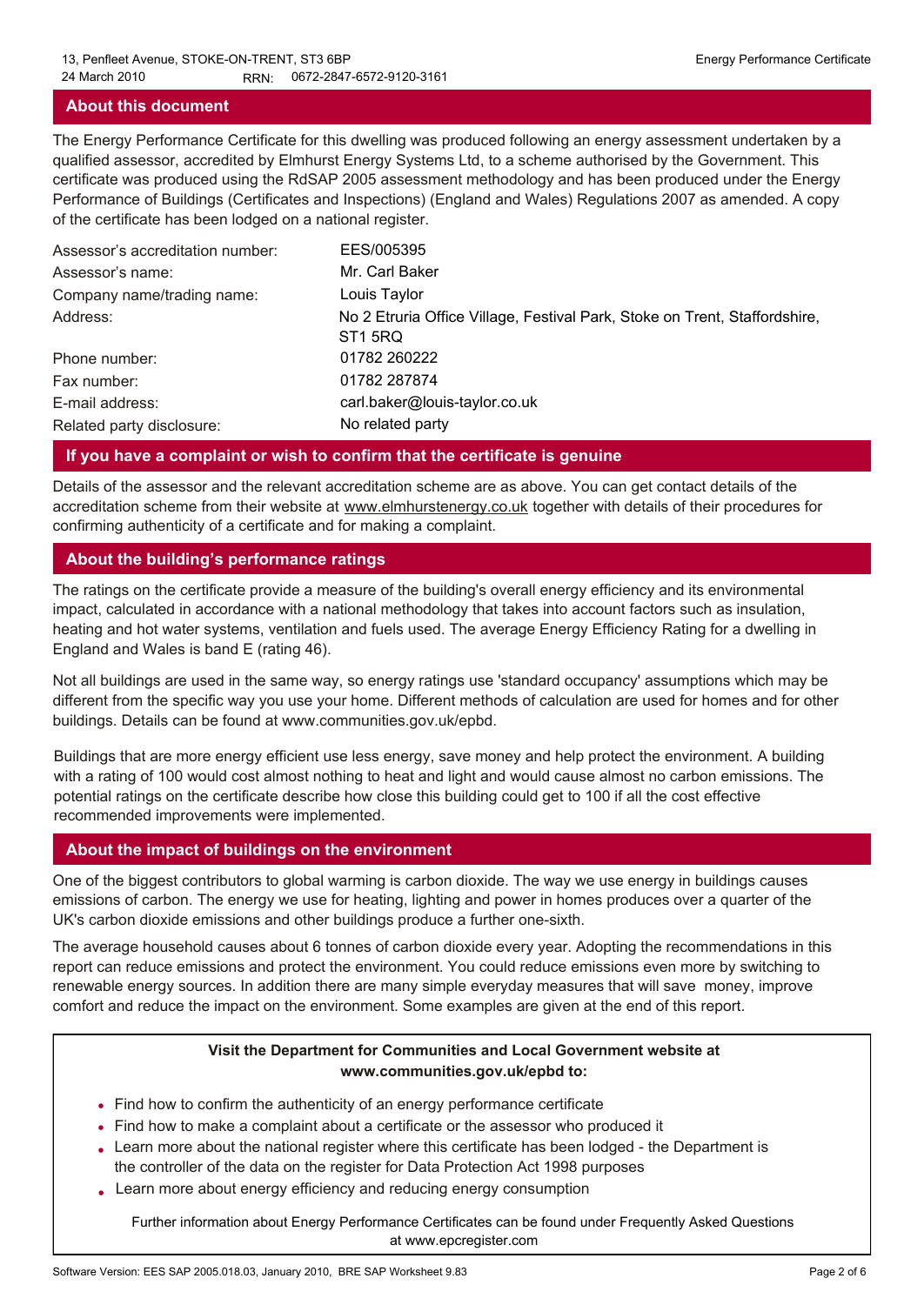13, Penfleet Avenue, STOKE-ON-TRENT, ST3 6BP Date of certificate:

Reference number: 0672-2847-6572-9120-3161 24 March 2010

## **Summary of this home's energy performance related features**

The table below gives an assessment of the key individual elements that have an impact on this home's energy and environmental performance. Each element is assessed by the national calculation methodology against the following scale: Very poor / Poor / Average / Good / Very good. The assessment does not take into consideration the physical condition of any element. 'Assumed' means that the insulation could not be inspected and an assumption has been made in the methodology based on age and type of construction.

|                                  | Description                                                                                           | Current performance      |                      |
|----------------------------------|-------------------------------------------------------------------------------------------------------|--------------------------|----------------------|
| <b>Elements</b>                  |                                                                                                       | <b>Energy Efficiency</b> | Environmental        |
| Walls                            | Solid brick, as built, no insulation (assumed)<br>Cavity wall, as built, partial insulation (assumed) | Very poor<br>Average     | Very poor<br>Average |
| Roof                             | Pitched, 300+ mm loft insulation                                                                      | Very good                | Very good            |
| Floor                            | Suspended, no insulation (assumed)                                                                    |                          |                      |
| Windows                          | Fully double glazed                                                                                   | Good                     | Good                 |
| Main heating                     | Boiler and radiators, mains gas                                                                       | Good                     | Good                 |
| Main heating controls            | Programmer, TRVs and bypass                                                                           | Average                  | Average              |
| Secondary heating                | None                                                                                                  |                          |                      |
| Hot water                        | From main system                                                                                      | Good                     | Good                 |
| Lighting                         | Low energy lighting in 70% of fixed outlets                                                           | Very good                | Very good            |
| Current energy efficiency rating |                                                                                                       | D <sub>67</sub>          |                      |

Current environmental impact (CO<sub>2</sub>) rating D 62

## **Low and zero carbon energy sources**

None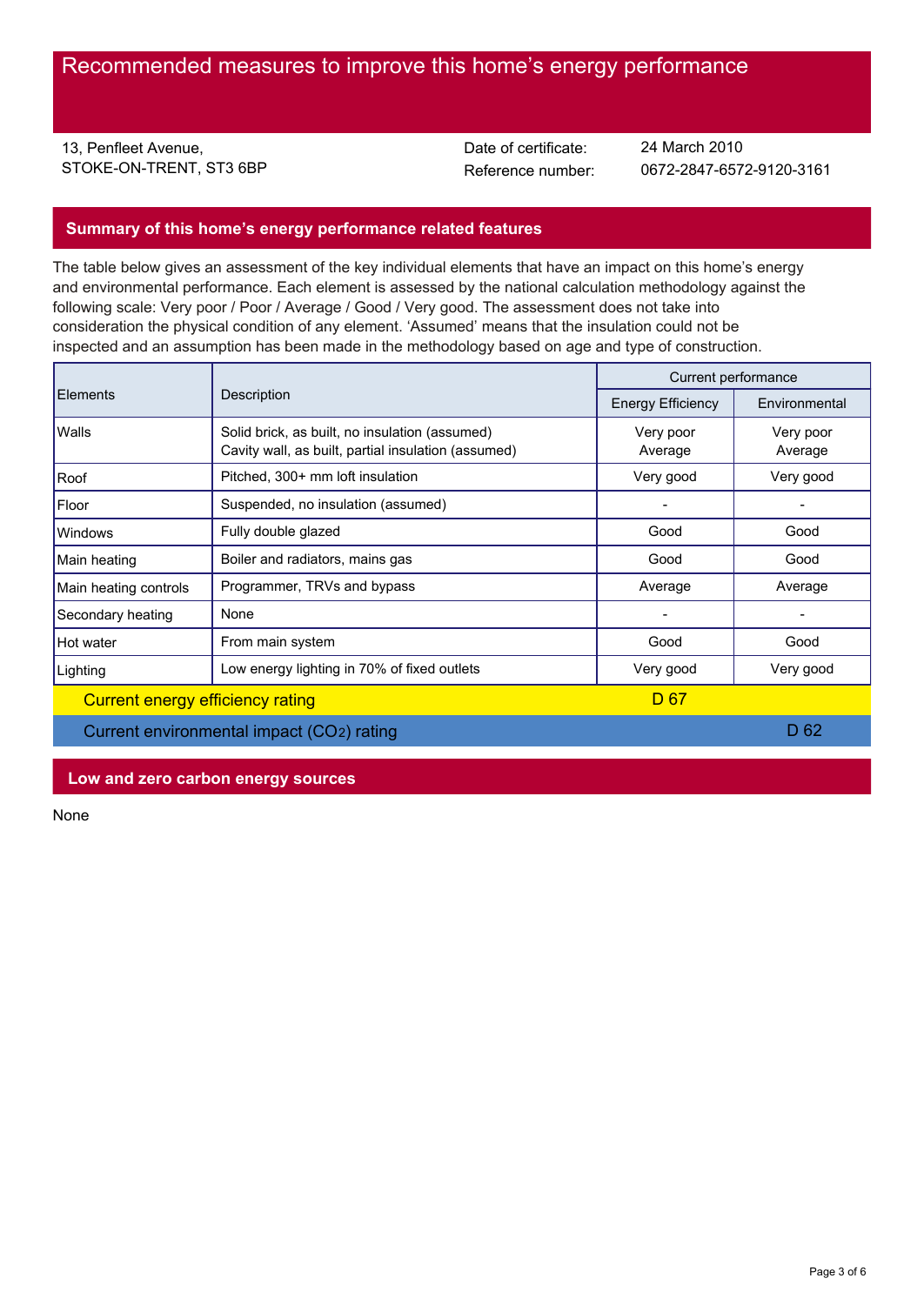# **Recommendations**

The measures below are cost effective. The performance ratings after improvement listed below are cumulative, that is they assume the improvements have been installed in the order that they appear in the table.

|                                             | <b>Typical savings</b> | Performance ratings after improvement |                      |
|---------------------------------------------|------------------------|---------------------------------------|----------------------|
| Lower cost measures (up to £500)            | per year               | Energy efficiency                     | Environmental impact |
| Low energy lighting for all fixed outlets   | £11                    | D 68                                  | D 63                 |
| 2 Upgrade heating controls                  | £36                    | C 70                                  | D 65                 |
| <b>Total</b>                                | £47                    |                                       |                      |
| Potential energy efficiency rating          |                        | C <sub>70</sub>                       |                      |
| Potential environmental impact (CO2) rating |                        |                                       | D <sub>65</sub>      |

### **Further measures to achieve even higher standards**

The further measures listed below should be considered in addition to those already specified if aiming for the highest possible standards for this home. However you should check the conditions in any covenants, planning conditions, warranties or sale contracts.

| 3 Solar water heating                        | £24  | C 71        | D 67        |
|----------------------------------------------|------|-------------|-------------|
| 4 50 mm internal or external wall insulation | £130 | C 78        | C 75        |
| 5 Solar photovoltaic panels, 2.5 kWp         | £172 | <b>B</b> 88 | <b>B</b> 84 |
| Enhanced energy efficiency rating            |      | <b>B</b> 88 |             |
| Enhanced environmental impact (CO2) rating   |      |             | <b>B</b> 84 |

Improvements to the energy efficiency and environmental impact ratings will usually be in step with each other. However, they can sometimes diverge because reduced energy costs are not always accompanied by a reduction in carbon dioxide (CO2) emissions.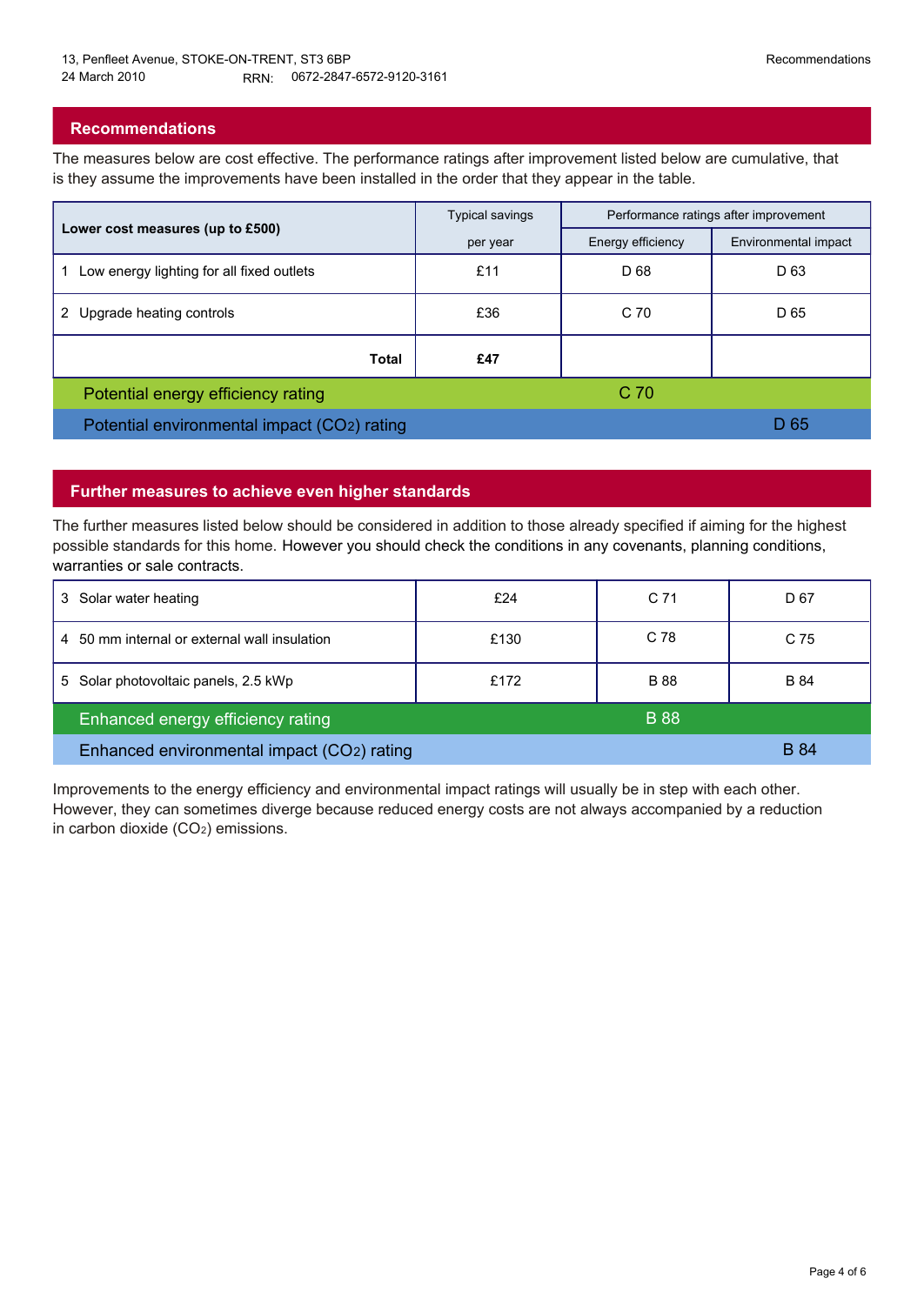### **About the cost effective measures to improve this home's performance ratings**

If you are a tenant, before undertaking any work you should check the terms of your lease and obtain approval from your landlord if the lease either requires it, or makes no express provision for such work.

#### **Lower cost measures (typically up to £500 each)**

These measures are relatively inexpensive to install and are worth tackling first. Some of them may be installed as DIY projects. DIY is not always straightforward, and sometimes there are health and safety risks, so take advice before carrying out DIY improvements.

#### **1 Low energy lighting**

Replacement of traditional light bulbs with energy saving recommended ones will reduce lighting costs over the lifetime of the bulb, and they last up to 12 times longer than ordinary light bulbs. Also consider selecting low energy light fittings when redecorating; contact the Lighting Association for your nearest stockist of Domestic Energy Efficient Lighting Scheme fittings.

#### **2 Heating controls (room thermostat)**

The heating system should have a room thermostat to enable the boiler to switch off when no heat is required. A competent heating engineer should be asked to do this work. Insist that the thermostat switches off the boiler as well as the pump and that the thermostatic radiator valve is removed from any radiator in the same room as the thermostat.

#### **About the further measures to achieve even higher standards**

Further measures that could deliver even higher standards for this home. You should check the conditions in any covenants, planning conditions, warranties or sale contracts before undertaking any of these measures. If you are a tenant, before undertaking any work you should check the terms of your lease and obtain approval from your landlord if the lease either requires it, or makes no express provision for such work.

#### **3 Solar water heating**

A solar water heating panel, usually fixed to the roof, uses the sun to pre-heat the hot water supply. This will significantly reduce the demand on the heating system to provide hot water and hence save fuel and money. The Solar Trade Association has up-to-date information on local installers and any grant that may be available.

#### **4 Internal or external wall insulation**

Solid wall insulation involves adding a layer of insulation to either the inside or the outside surface of the external walls, which reduces heat loss and lowers fuel bills. As it is more expensive than cavity wall insulation it is only recommended for walls without a cavity, or where for technical reasons a cavity cannot be filled. Internal insulation, known as dry-lining, is where a layer of insulation is fixed to the inside surface of external walls; this type of insulation is best applied when rooms require redecorating and can be installed by a competent DIY enthusiast. External solid wall insulation is the application of an insulant and a weather-protective finish to the outside of the wall. This may improve the look of the home, particularly where existing brickwork or rendering is poor, and will provide long-lasting weather protection. Further information can be obtained from the National Insulation Association (www.nationalinsulationassociation.org.uk). It should be noted that planning permission might be required.

#### **5 Solar photovoltaic (PV) panels**

A solar PV system is one which converts light directly into electricity via panels placed on the roof with no waste and no emissions. This electricity is used throughout the home in the same way as the electricity purchased from an energy supplier. The British Photovoltaic Association has up-to-date information on local installers who are qualified electricians and on any grant that may be available. Planning restrictions may apply in certain neighbourhoods and you should check this with the local authority. Building Regulations apply to this work, so your local authority building control department should be informed, unless the installer is appropriately qualified and registered as such with a competent persons scheme<sup>1</sup>, and can therefore self-certify the work for Building Regulation compliance.